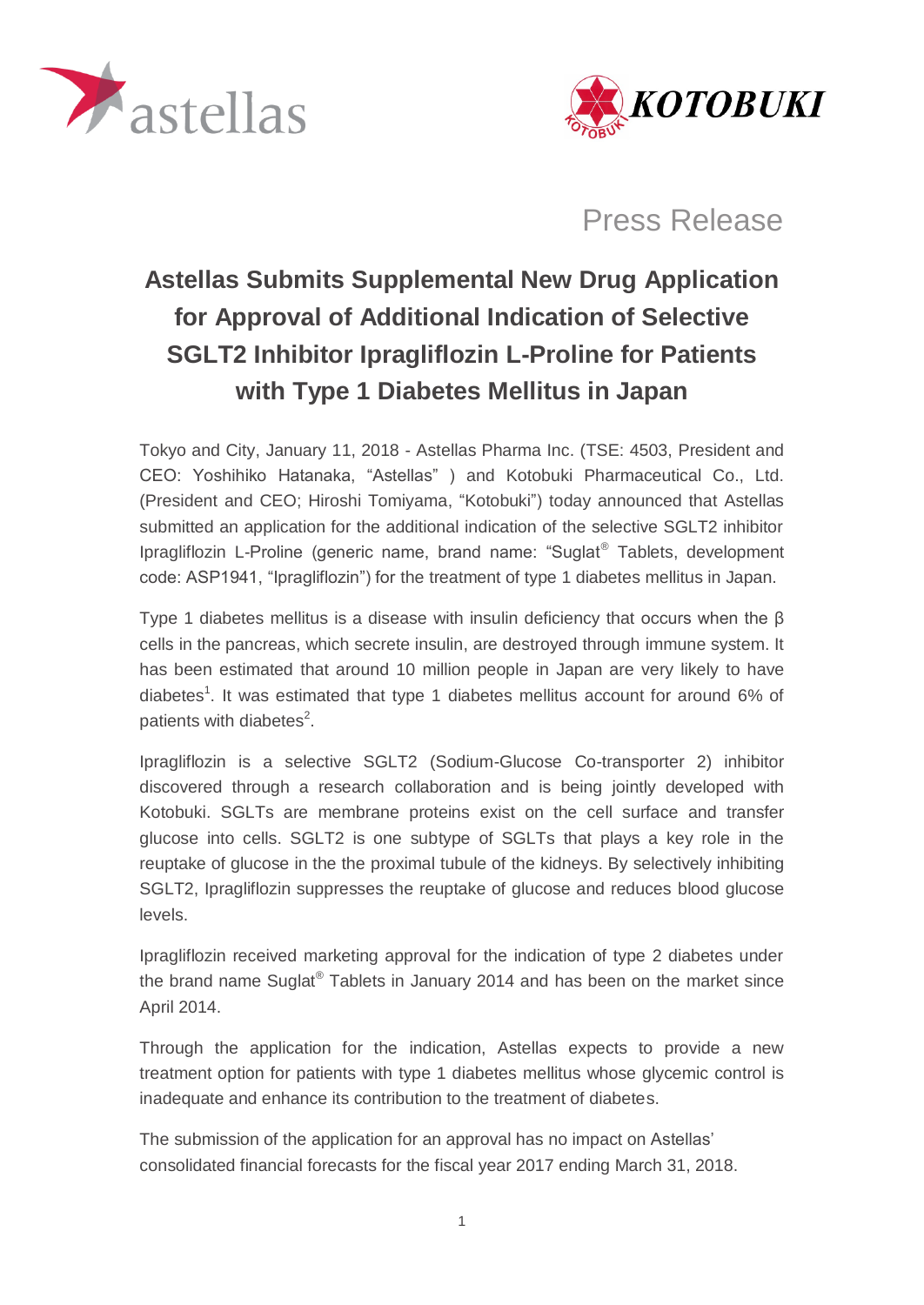(1) Overview of "National Health and Nutrition Survey" Findings in 2016, Ministry of Health, Labour and Walfare.

(2) Japan Diabetes Complication and its Prevention (JDCP) Prospective Study 2015,

## **About Astellas**

Astellas Pharma Inc., based in Tokyo, Japan, is a company dedicated to improving the health of people around the world through the provision of innovative and reliable pharmaceutical products. We focus on Urology, Oncology, Immunology, Nephrology and Neuroscience as prioritized therapeutic areas while advancing new therapeutic areas and discovery research leveraging new technologies/modalities. We are also creating new value by combining internal capabilities and external expertise in the medical/healthcare business. Astellas is on the forefront of healthcare change to turn innovative science into value for patients. For more information, please visit our website a[t https://www.astellas.com/en.](https://www.astellas.com/en)

## **About Kotobuki**

Kotobuki Pharmaceutical Co., Ltd., based in Nagano, Japan, is a company dedicates its efforts to research and development of innovative drugs and to provide generic drugs. We put a priority on Diabetes/Nephrology, Gastroenterology, Dyslipidemia, Oncology and Immunology as focused therapeutic areas in our research. We continuously pursue high level of creativity in drug discovery, quality of products and morality for contributing to higher level of quality of life and healthy life expectancy of patients.

For more information, please visit our website at<https://ssl.kotobuki-pharm.co.jp/en/>

### **Cautionary Notes (Astellas)**

In this press release, statements made with respect to current plans, estimates, strategies and beliefs and other statements that are not historical facts are forward-looking statements about the future performance of Astellas. These statements are based on management's current assumptions and beliefs in light of the information currently available to it and involve known and unknown risks and uncertainties. A number of factors could cause actual results to differ materially from those discussed in the forward-looking statements. Such factors include, but are not limited to: (i) changes in general economic conditions and in laws and regulations, relating to pharmaceutical markets, (ii) currency exchange rate fluctuations, (iii) delays in new product launches, (iv) the inability of Astellas to market existing and new products effectively, (v) the inability of Astellas to continue to effectively research and develop products accepted by customers in highly competitive markets, and (vi) infringements of Astellas' intellectual property rights by third parties. Information about pharmaceutical products (including products currently in development) which is included in this press release is not intended to constitute an advertisement or medical advice.

**###**

#### **Contacts for inquiries or additional information:**

Astellas Pharma Inc. Corporate Communications TEL: +81-3-3244-3201 FAX: +81-3-5201-7473